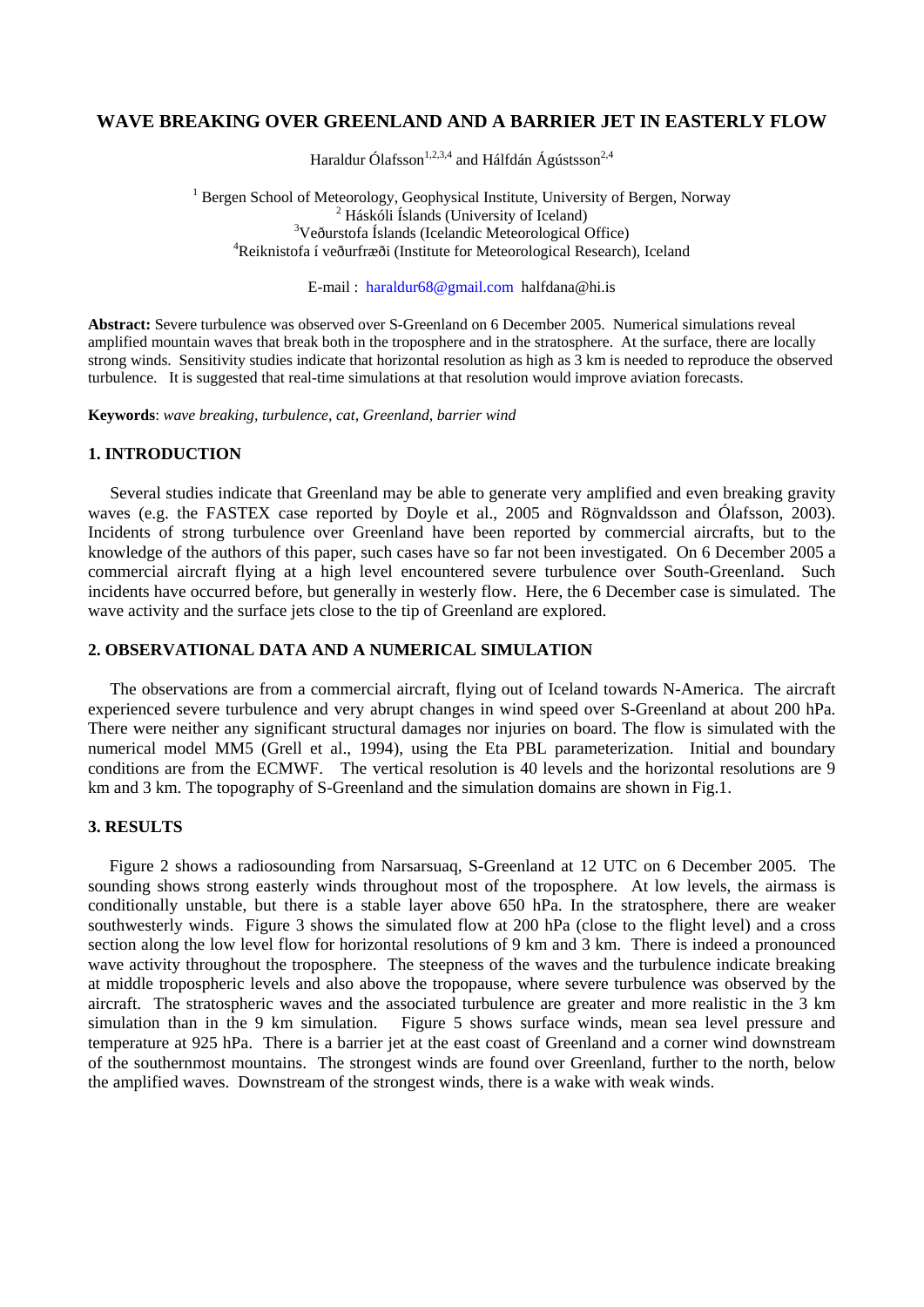

**Figure 1:** Topography (m) in the numerical simulations. Horizontal resolution 9 km (left) and 3 km (right).



**Figure 2:** Radiosounding from Narsasuaq, South-Greenland at 12 UTC on 6 December 2005 (retrieved from the University of Wyoming, USA).

#### **4. DISCUSSION**

 The atmospheric conditions for mountain wave generation are quite good: strong low level winds perpendicular to the mountains and a stable layer not far from the top of the mountains. Weakening of the winds with height at middle tropospheric levels contribute to the breaking of the waves at these levels. In spite of tropospheric breaking, some of the wave energy is evidently able to penetrate up to the stratosphere, where the waves break. This is the first time to the knowledge of the authors of this paper that evidence is given of gravity wave breaking in easterly flow over Greenland. Strong easterly flow in this region of the world is in most cases associated with a reverse vertical windshear (e.g. Ólafsson and Ágústsson, 2007), which in many cases would inhibit the waves to propagate up to the stratosphere.

 The low level (barrier) winds along the east coast of Greenland become increasingly ageostrophic as one moves to the south along the coast and there is only a very limited low level west-east temperature gradient to contribute to these winds. Both the shooting flow below the waves and the corner jet downstream of the southernmost part of the mountains are very much ageostrophic. These local winds that are generated around Greenland in easterly flows are well known to forecasters, but they have so far not been the object of many scientific studies apart from Moore and Renfrew (2005) (see Doyle and Shapiro (1999) for the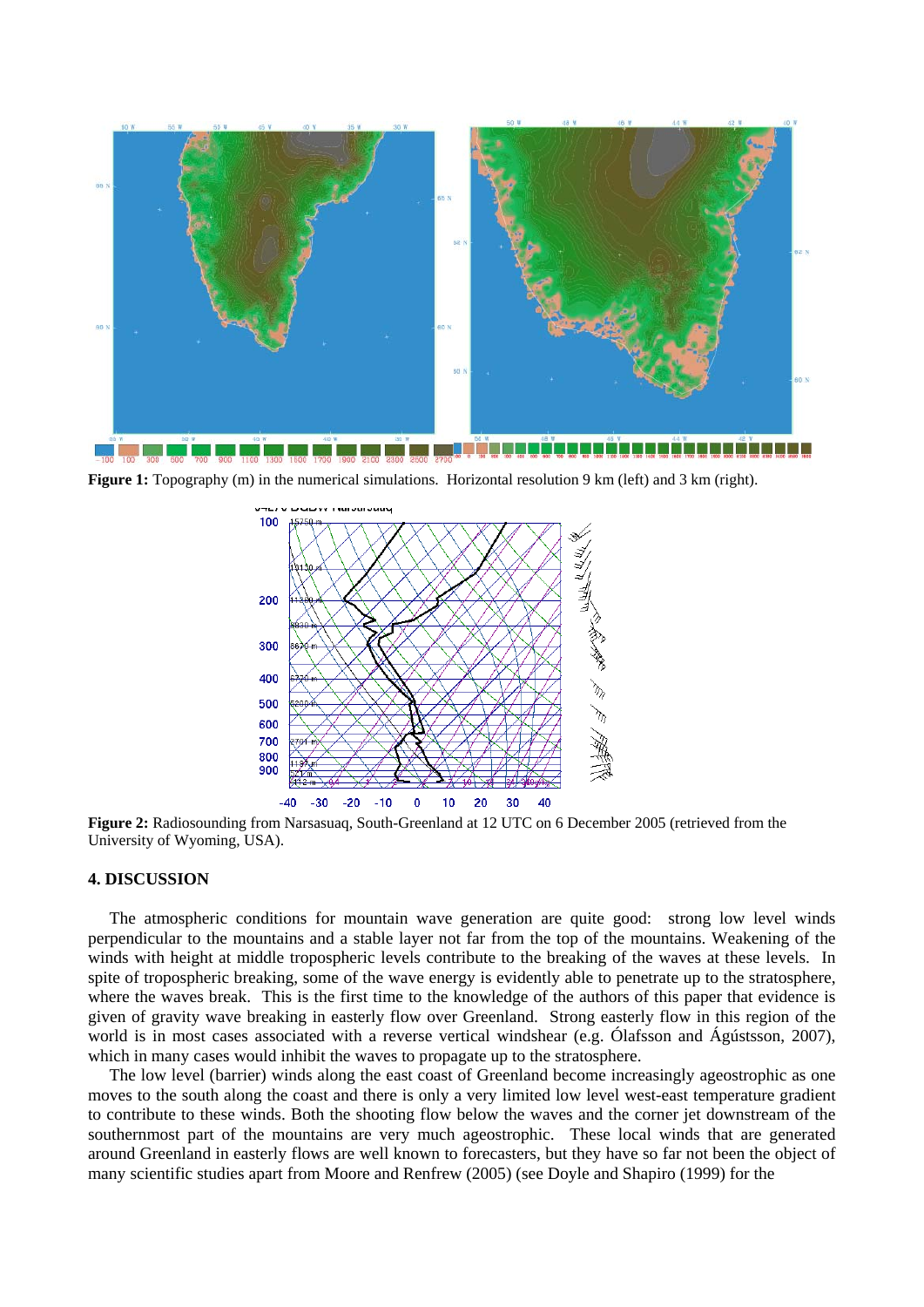





Figure 3: Potential temperature (K), turbulence (J/kg) and wind vectors at 200 hPa and in a cross section over S-Greenland along the flow. Top panels: horizontal resolution 9 km. Bottom panels: horizontal resolution 3 km.

westerly tip jet). This may change after the Greenland Flow Distortion Experiment (http://lgmacweb.env.uea.ac.uk/e046/research/gfdex).

## **5. CONCLUSIONS**

 Breaking of gravity waves over Greenland is possible in easterly flows and it can indeed be a hazard to aviation. Moving from 9 km horizontal resolution to 3 km increases the simulated breaking intensity and makes it more realistic at the intercontinental air traffic level in the lower stratosphere. This indicates strongly that aviation forecasts of turbulence in this region are likely to improve if they are based on highresolution real-time simulations.

*Acknowledgements: The authors would like to thank Icelandair and their pilots for collaboration on data collection. This study is carried out in connection with the RÁV project.*